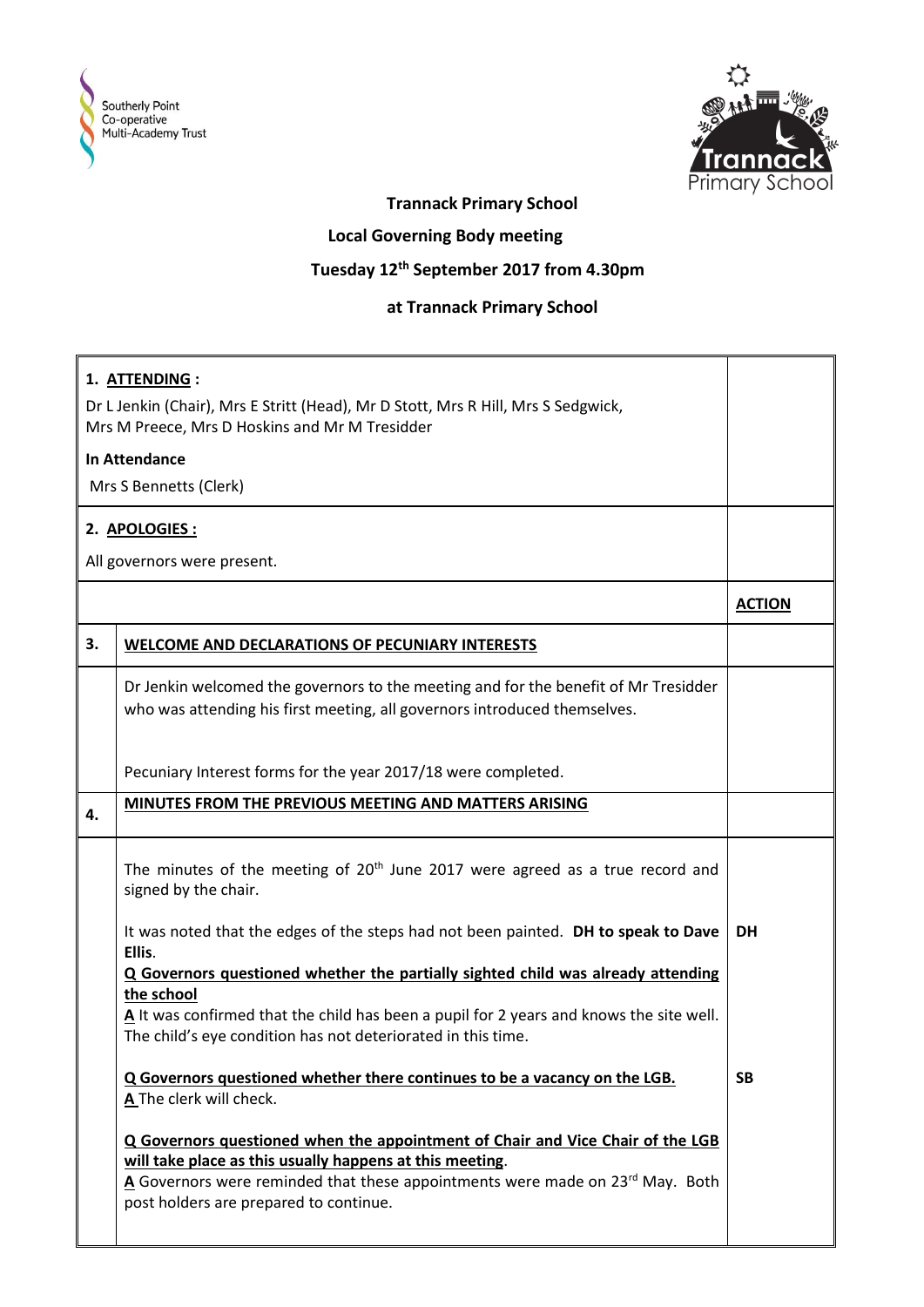| 5. | NOTIFICATION OF ANY NEWLY APPOINTED GOVERNORS                                                                                                                                                                                                                                                                                                                                                                                                                                                                                   |    |
|----|---------------------------------------------------------------------------------------------------------------------------------------------------------------------------------------------------------------------------------------------------------------------------------------------------------------------------------------------------------------------------------------------------------------------------------------------------------------------------------------------------------------------------------|----|
|    | Mr Michael Tresidder has been appointed as Alumni Governor.                                                                                                                                                                                                                                                                                                                                                                                                                                                                     |    |
| 6. | <b>HEADTEACHER'S REPORT</b>                                                                                                                                                                                                                                                                                                                                                                                                                                                                                                     |    |
|    | Mrs Stritt presented her report (attached). The following points were discussed.                                                                                                                                                                                                                                                                                                                                                                                                                                                |    |
|    | The high number of children with SEND in years 2 and 3.                                                                                                                                                                                                                                                                                                                                                                                                                                                                         |    |
|    | The large year 4/5/6 class. Governors were informed that the school is over PAN in<br>year 6.                                                                                                                                                                                                                                                                                                                                                                                                                                   |    |
|    | Q Governors asked for further information on the PAN.                                                                                                                                                                                                                                                                                                                                                                                                                                                                           |    |
|    | A Governors were informed that this is the number admitted to each year group. It<br>was further explained that as the school is trying to increase the number on roll, it<br>was felt that it was acceptable to go over PAN in this case.                                                                                                                                                                                                                                                                                      |    |
|    | The average attendance for 2016/2017 is 95.12%. Governors were informed that<br>attendance figures for Pupil Premium children does not include FSM6 or PP+.                                                                                                                                                                                                                                                                                                                                                                     |    |
|    | The school is required to keep and present data on staff absence. Training to input<br>and extract this data is to be provided.                                                                                                                                                                                                                                                                                                                                                                                                 |    |
|    | Headline data for use and effectiveness of Pupil Premium funding can be found on<br>the school website.                                                                                                                                                                                                                                                                                                                                                                                                                         |    |
|    | The KS2 SATs results for 2017 were presented to governors with data showing that<br>Trannack School was above, in line or very closely in line with National KS2 results in<br>reading, writing and maths. A result of 50% was achieved for reading, writing and<br>mathematics combined.                                                                                                                                                                                                                                       |    |
|    | Q Governors questioned whether this data should be published on the website                                                                                                                                                                                                                                                                                                                                                                                                                                                     |    |
|    | A Governors were informed that this is a requirement for cohorts of 5 and above.                                                                                                                                                                                                                                                                                                                                                                                                                                                |    |
|    | Q Governors further questioned whether there could be a foot note explaining that<br>due to small cohorts, the percentage should be treated with caution.                                                                                                                                                                                                                                                                                                                                                                       |    |
|    | A It was confirmed that this should be possible. Mrs Stritt to arrange this.                                                                                                                                                                                                                                                                                                                                                                                                                                                    | ES |
|    | KS1 results show Trannack School to be slightly below national average in reading,<br>writing and mathematics.                                                                                                                                                                                                                                                                                                                                                                                                                  |    |
|    | Mrs Stritt presented data from the internal tracking system which shows the<br>percentage of children working at or above and above for reading, writing and maths<br>for year 1 to year 6. Data also includes the average progress with comparisons<br>between girls, boys and vulnerable groups.                                                                                                                                                                                                                              |    |
|    | The school buys into corestats which provides useful data analysis of the 17 areas of<br>the EYFS, comparing Trannack School with Cornwall and National figures.                                                                                                                                                                                                                                                                                                                                                                |    |
|    | Q Governors questioned where the benchmark stands.                                                                                                                                                                                                                                                                                                                                                                                                                                                                              |    |
|    | A They were informed that 75% of children achieved a good level of development<br>with the figure for Cornwall being 68.9%. This data is important as progress is<br>measured when end of KS1 assessments are made and again at end of KS2. Mrs Stritt<br>informed the governors that of the 8 children in EYFS, 50% achieved the expected<br>standard in all areas. Two children joined the school part way through the year and<br>were found to not have achieved the level of development judged at the previous<br>school. |    |
|    | Q Governors questioned whether their progress can be measured accurately from<br>their KS1 to KS2 data                                                                                                                                                                                                                                                                                                                                                                                                                          |    |
|    | A Governors were informed that accurate progress can be measured at this stage.                                                                                                                                                                                                                                                                                                                                                                                                                                                 |    |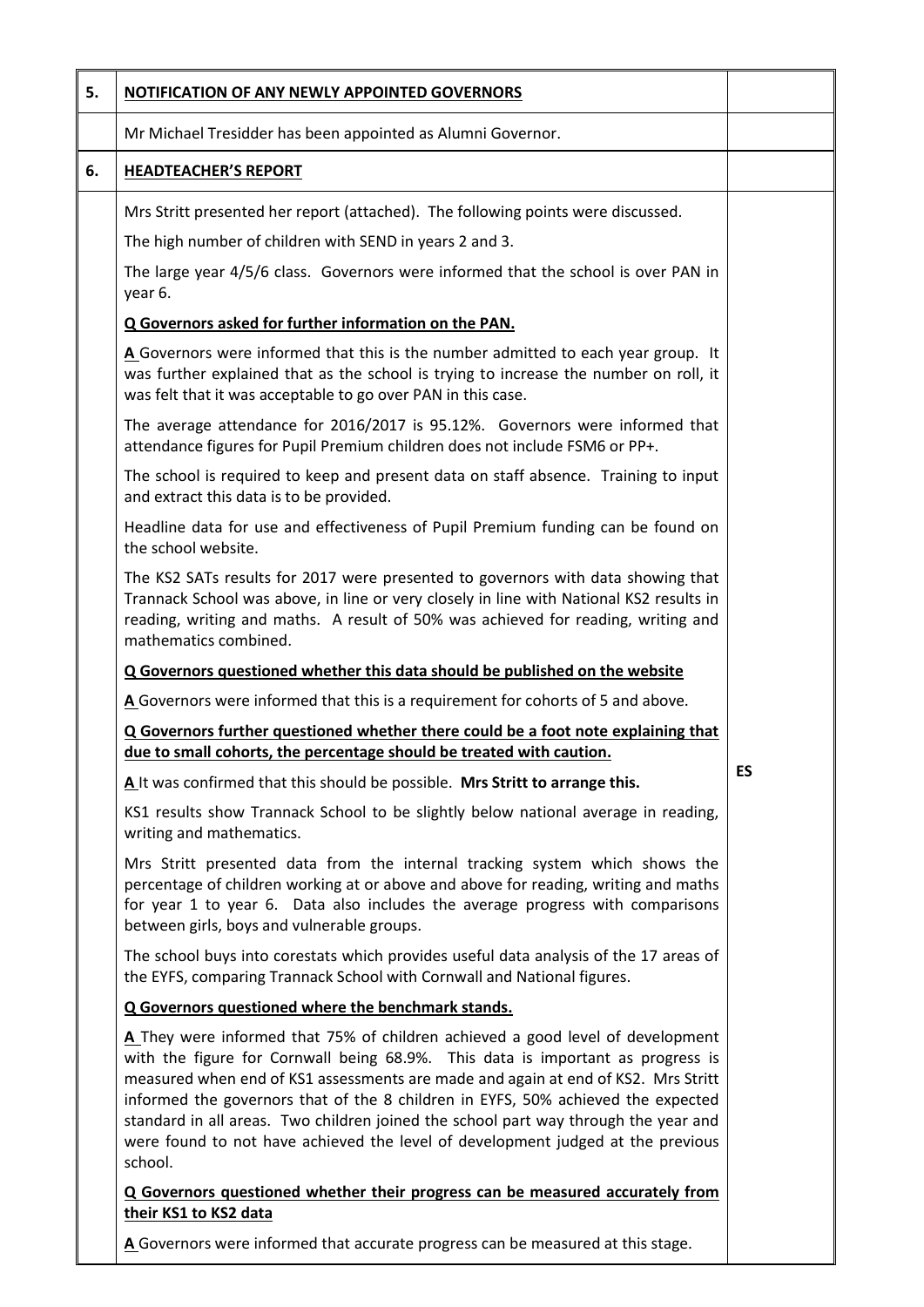|    | Q Governors questioned whether there could be any redress regarding data of<br>children joining the school.                                                                                                                                                                                                                                                 |           |
|----|-------------------------------------------------------------------------------------------------------------------------------------------------------------------------------------------------------------------------------------------------------------------------------------------------------------------------------------------------------------|-----------|
|    | A Governors were informed that there is nothing that can be done.                                                                                                                                                                                                                                                                                           |           |
|    | Mrs Stritt is confident that the figures within the trust are robust.                                                                                                                                                                                                                                                                                       |           |
|    | Mrs Stritt explained how floor standards are calculated but that they only apply to<br>cohorts of 11 or above.                                                                                                                                                                                                                                              |           |
|    | The school has bought into the behaviour support service provided by Gill Hawkins.<br>She will make recommendations and give advice on nurture groups etc.                                                                                                                                                                                                  |           |
|    | Q Governors requested information on the nurture groups.                                                                                                                                                                                                                                                                                                    |           |
|    | A They were informed that this provision gives children time out of class to enable<br>them to share their feelings so they can then access effective learning.                                                                                                                                                                                             |           |
|    | There is a right of way to the lane adjacent to the school. Mrs Stritt informed the<br>governors of the change to the proposed repair and the request for a contribution of<br>£220.                                                                                                                                                                        |           |
|    | Pupil Premium and Sports Premium data and action plans can be found on the school<br>website. Governors were pleased that Trannack School offers swimming throughout<br>Governors were also informed that the school won the Interschools<br>the year.<br>regatta.                                                                                          |           |
|    | Mrs Sedgwick left the meeting.                                                                                                                                                                                                                                                                                                                              |           |
|    | A draft School Development Plan for 2017/2018 will be emailed to governors (copy<br>attached). The school will also be reviewing subject leadership.                                                                                                                                                                                                        |           |
|    | Mr Stott left the meeting.                                                                                                                                                                                                                                                                                                                                  |           |
|    | Mrs Stritt informed the governors that the SEND profile is a significant document.<br>There have been three separate enquiries this week from parents who assume a<br>small school is best for their child with high needs. Governors were informed of the<br>implications on the budget while maintaining that Trannack School values individual<br>needs. |           |
|    | Q Governors questioned how this can be addressed.                                                                                                                                                                                                                                                                                                           |           |
|    | A They were informed that when prospective parents visit the school, they are<br>encouraged to look at all options.                                                                                                                                                                                                                                         |           |
|    | Trannack School is one of the few schools in the area which has capacity in most year<br>groups.                                                                                                                                                                                                                                                            |           |
|    | Q Governors questioned what will happen when all year groups are full.                                                                                                                                                                                                                                                                                      |           |
|    | A They were informed that Dave Ellis is researching the school buildings and capacity<br>within the trust. The HX1 funding which comes with the development in Helston will<br>be allocated to the Helston Schools.                                                                                                                                         |           |
| 7. | <b>SAFEGUARDING GOVERNOR'S REPORT</b>                                                                                                                                                                                                                                                                                                                       |           |
|    | There was nothing to report.                                                                                                                                                                                                                                                                                                                                |           |
| 8. | HUB COUNCIL / TRUSTEE COMMITTEES FEEDBACK                                                                                                                                                                                                                                                                                                                   |           |
|    | Mrs Stritt will check how feedback from the HUB council and trustee committees<br>will be forwarded to the schools.                                                                                                                                                                                                                                         | <b>ES</b> |
| 9. | <b>GOVERNOR FEEDBACK ON VISITS</b>                                                                                                                                                                                                                                                                                                                          |           |
|    | Mrs Stritt informed the governors of the need for awareness of Data Protection when                                                                                                                                                                                                                                                                         |           |